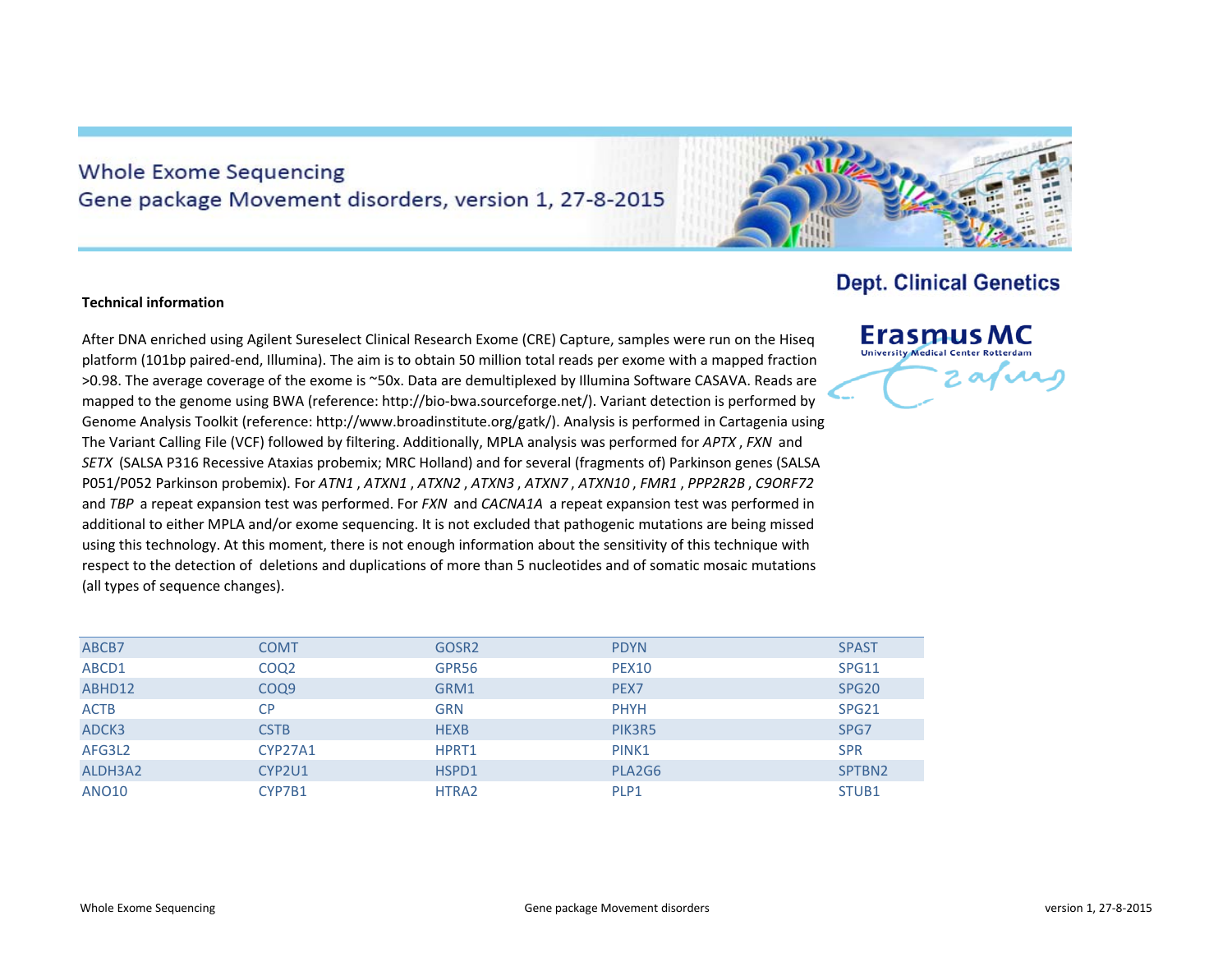| ANO <sub>3</sub> | <b>DBT</b>        | IFRD1             | PMM <sub>2</sub>     | <b>SUOX</b>    |
|------------------|-------------------|-------------------|----------------------|----------------|
| AP4B1            | DCAF17            | ITPR1             | <b>PNKD</b>          | SYNE1          |
| AP4E1            | DCTN1             | <b>KCNA1</b>      | PNPLA6               | SYNJ1          |
| AP4M1            | <b>DDC</b>        | KCNC3             | <b>POLG</b>          | <b>SYT14</b>   |
| AP4S1            | DDHD1             | <b>KCND3</b>      | PPP2R2B              | TAF1           |
| AP5Z1            | DDHD <sub>2</sub> | KCNJ10            | <b>PRKCG</b>         | <b>TARDBP</b>  |
| <b>APTX</b>      | <b>DLAT</b>       | <b>KCNMA1</b>     | <b>PRKRA</b>         | <b>TBP</b>     |
| <b>ARSA</b>      | <b>DLD</b>        | <b>KIAA0196</b>   | PRRT2                | TDP1           |
| <b>ARX</b>       | DNAJC13           | KIF1A             | PSEN1                | <b>TECPR2</b>  |
| <b>ASPA</b>      | DNAJC6            | KIF1C             | RAB29                | TGM6           |
| <b>ATCAY</b>     | DNMT1             | KIF5A             | REEP1                | <b>TH</b>      |
| ATL1             | EEF2              | L1CAM             | RNASEH2A             | THAP1          |
| <b>ATM</b>       | EIF2B1            | LRRK2             | RNASEH2B             | <b>TIMM8A</b>  |
| ATN1             | EIF2B2            | <b>MAPT</b>       | RNASEH <sub>2C</sub> | <b>TMEM240</b> |
| <b>ATP13A2</b>   | EIF2B3            | MARS2             | <b>RNF170</b>        | TMEM67         |
| ATP1A3           | EIF2B4            | MECP <sub>2</sub> | <b>RNF216</b>        | TOR1A          |
| ATP2B3           | EIF2B5            | <b>MMADHC</b>     | RTN <sub>2</sub>     | TREX1          |
| ATP6AP2          | EIF4G1            | MRE11A            | <b>SACS</b>          | TTBK2          |
| ATP7B            | ERLIN2            | <b>MTHFR</b>      | SAMHD1               | <b>TTC19</b>   |
| ATXN1            | FA2H              | <b>MTPAP</b>      | SCN8A                | <b>TTPA</b>    |
| ATXN2            | FBXO7             | NIPA1             | SERAC1               | <b>TUBB4A</b>  |
| ATXN3            | <b>FGF14</b>      | <b>NKX2-1</b>     | <b>SETX</b>          | UCHL1          |
| ATXN7            | <b>FLVCR1</b>     | NOL3              | <b>SGCE</b>          | VAMP1          |
| ATXN10           | FMR1              | NPC1              | SIL1                 | <b>VCP</b>     |
| B4GALNT1         | FTL.              | NPC <sub>2</sub>  | <b>SLC16A2</b>       | <b>VLDLR</b>   |
| <b>BCKDHA</b>    | <b>FXN</b>        | <b>NUP62</b>      | <b>SLC18A2</b>       | VPS13A         |
| <b>BCKDHB</b>    | <b>GALC</b>       | OPA1              | <b>SLC19A3</b>       | VPS35          |
| <b>BSCL2</b>     | <b>GAN</b>        | PANK <sub>2</sub> | SLC1A3               | VPS37A         |
| <b>C9ORF72</b>   | <b>GBA</b>        | PARK2             | <b>SLC20A2</b>       | WDR45          |
| C10orf2          | GBA2              | PARK7             | <b>SLC25A15</b>      | WDR81          |
| C19ORF12         | <b>GCDH</b>       | PAX <sub>6</sub>  | SLC2A1               | <b>WWOX</b>    |
| CA <sub>8</sub>  | GCH1              | PDE8B             | <b>SLC30A10</b>      | ZFYVE26        |
| CACNA1A          | <b>GFAP</b>       | <b>PDGFB</b>      | <b>SLC33A1</b>       | ZFYVE27        |